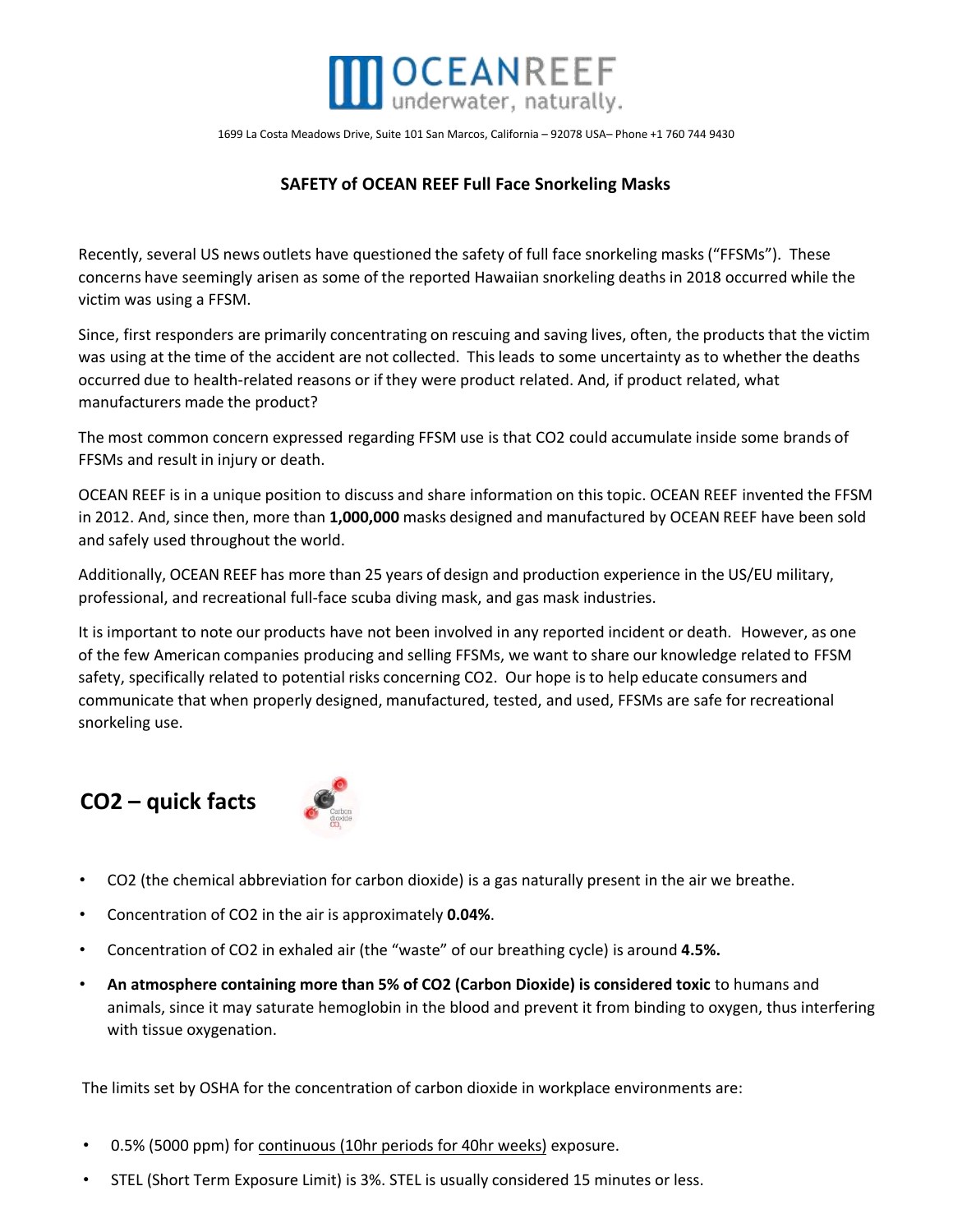## **Some information about how we design and test our FFSMs:**

A FFSM is a crossover design product that aims to increase comfort and enjoyment while snorkeling. It is considered a crossover of 2 classes of products: Gas Masks and Snorkels.

Some also consider a third inspiration, the Full Face (Scuba) Mask, which is a cross-over between gas masks and scuba regulators (and which OCEAN REEF has designed and manufactured for 25+ years.)

However, the FFSM does NOT contain a breathing apparatus to reach depths in water and does NOT decompress air; nor is it a breathing system. Rather, it performs like a traditional mask + snorkel gear.

Thus, the closest product to a FFSM, in terms of function and engineering – is a gas mask. (As previously mentioned, Ocean Reef Group has also been making gas masks for 25+ years.)



# Gas Mask vs Full Face Snorkeling Mask

In a gas mask, there are 2 separated volumes:

- **Upper volume**.
- **Lower volume**  technically called **Orinasal Pocket**.

The FFSM shares this same design, which means that the breathing cycle of both products perform in the same manner (see graphics below):

- 1. Inhaled air goes from outside to inside the mask (from the filter in a gas mask, from the snorkel in a FFSM).
- 2. Inhaled air is transferred from the upper volume (where it fogs visibility through the mask) to the lower volume, via the one-way valves in the orinasal pocket, reaching the inside of the orinasal pocket.
- 3. The air is, then, inhaled by the user.
- 4. Exhaled air cannot move back into the upper volume, because the orinasal pocket seals the nose and mouth around the cheeks. The valves are one-way valves and do not open upwards.
- 5. The exhaled air moves in the only direction it can: through an exhalation one-way valve (in case of gas masks) and through the exhalation channels, and one-way valves in the snorkel (in case of **our** FFSM).

# This breathing cycle is called, *one-way breathing circulation*.

The benefit is to separate fresh air, containing only 0.4% CO2, from used, exhaled air with 4% CO2 concentration.

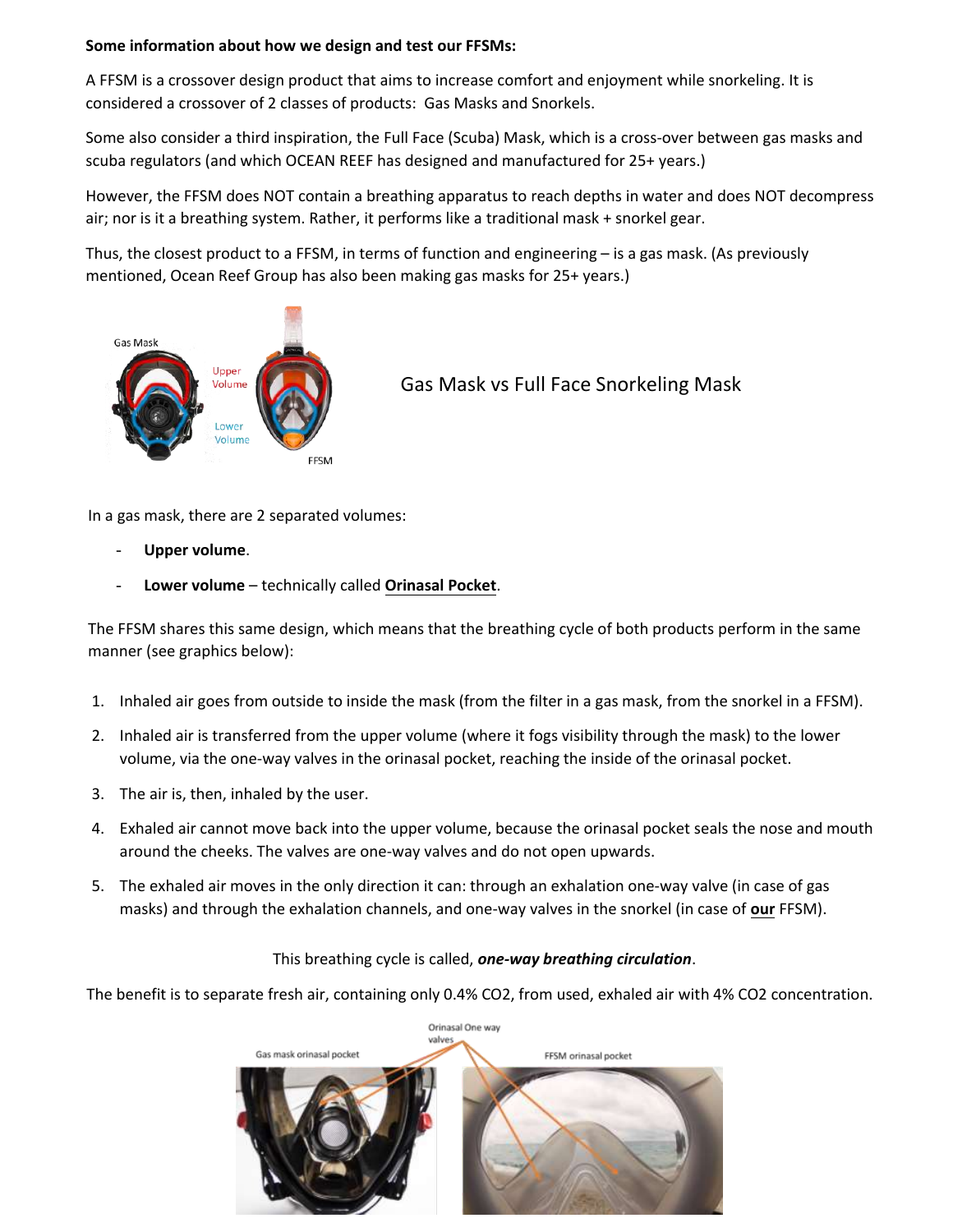Set of 3 one-way valves to avoid<br>mixing of exhaled with fresh air.





Both Gas Masks and FFSMs operate at ambient (surface) pressure.

The similarity in the air flow (breathing circulation) can be seen in the above graphics.

#### What is DEAD AIR SPACE?

Dead Air Space is the area inside the mask where there is a mixing of fresh air with exhaled air.

This volume is limited to the orinasal pocket, in gas masks and **our** FFSMs.

However, if one-way valves are NOT installed at the top of a FFSM's snorkel, the dead air space would also include the snorkel, along with any other space where separation between exhaled and fresh air is not guaranteed.

**NOTE: MANY FFSMs on the world market DO NOT have this feature and, in fact, OCEAN REEF is one of the few manufacturers to have one-way valves on the three chambers of the snorkel and have an orinasal pocket designed to fully prevent mixing of used and fresh air.** 

# **From Gas Mask & FFSM analogy to Safety Standards**.

In the USA, there are no specific safety standards related to the design or manufacturing of snorkeling equipmentneither 'traditional' equipment nor FFSMs. However, in Europe, some snorkeling products must meet specific safety standards - snorkeling masks and snorkels both have specific requirements. But because FFSMs are not just a mask or just a snorkel, it is necessary to consider other similar classes of products, to determine applicable safety standards in creating safe design and production.

# **NOTE: To be able to sell a product on EU territory, a product must pass the EU NORM STANDARDS for the relevant class of products.**

Given the similarity between the 2 classes of products, when searching for applicable safety standards, we naturally arrived at Gas Masks, EU regulation: **EN 136**.

Though this standard was not created for FFSMs, it is the closest applicable safety standard for our product's class.

EN136, in fact, has a specific guideline regarding CO2 concentration in masks with orinasal pockets.

The MAX concentration of CO2 in the volume where the user will breathe must be 1% at a ventilation rate of 50 liters / minute.

This test is managed at ground level, with 2 liters volume ventilation at 25 breaths per minute.

#### **OCEAN REEF FFSMs have undergone such tests, conducted by an independent Certification Laboratory.**

OCEAN REEF masks were tested and maintained an average CO2 level lower than 1%, as per EN136.

## **OCEAN REEF masks averaged a CO2 concentration of 0.8%, thus exceeding the test standard.**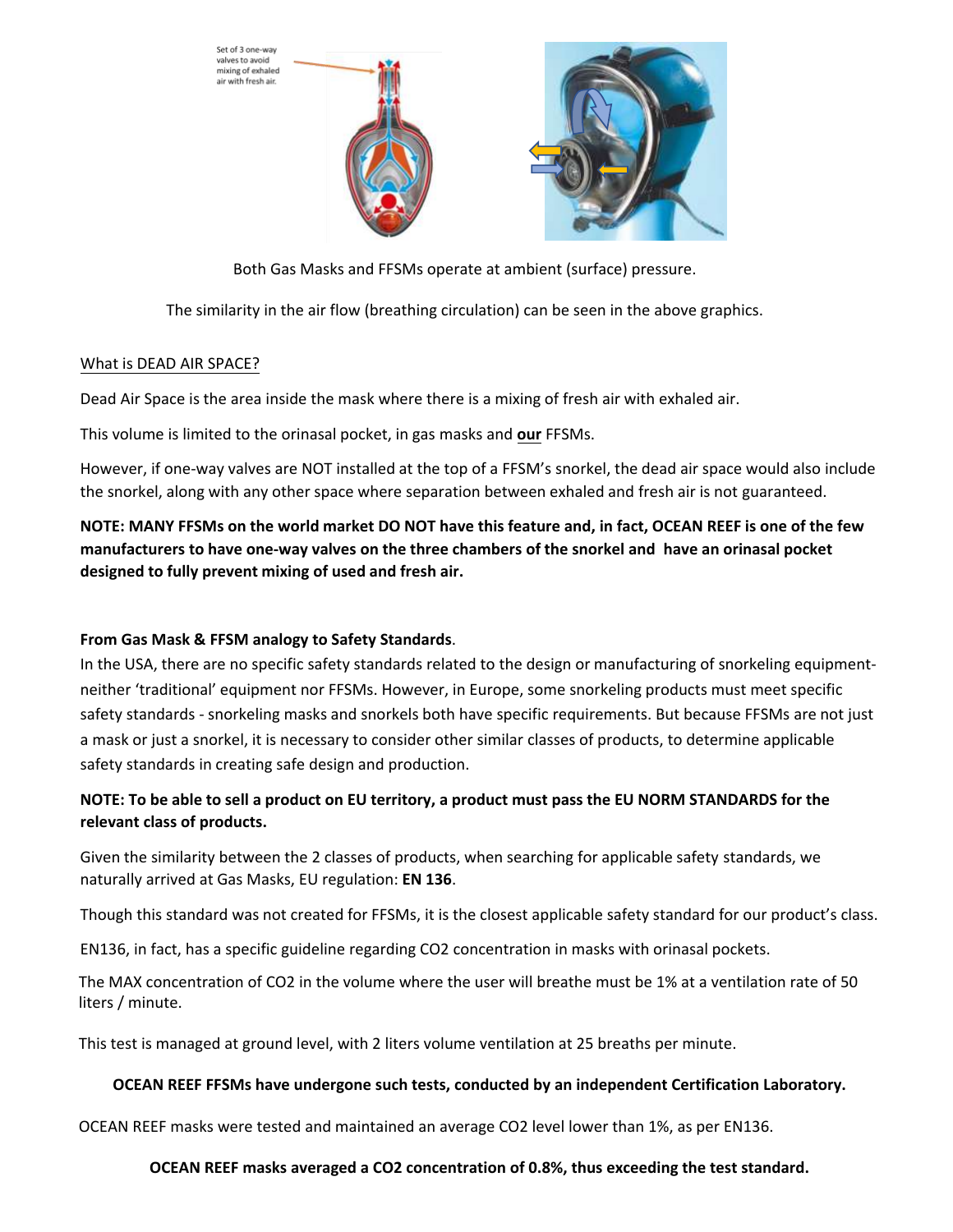## **Additional Tests:**

To further facilitate safety AND comfort during use, our masks were tested according to other EU standards that provide guidance for our class of product.

During engineering and production, we applied **EU standard EN 1972** – a standard created for **conventional snorkels**.

(Many consumers do not realize that poorly designed or manufactured traditional snorkels can be dangerous, if they do not have the correct length or bore.)

**Breathing effort** is one aspect considered in this standard. This test is aimed to quantify the effort needed for a normal person to safely breathe (inhaling and exhaling) through a snorkel.

EN1972 requires the manufacturer to perform both inhalation and exhalation testing: +/- 10mbar.

## **These tests were also conducted by an Independent European Certification Laboratory.**

Tests for OCEAN REEF products resulted in an average effort of: **8.53** mbar inhalation and **7.26** mbar exhalation.

## **Again, both values were well below the standard limit.**

## **Further Tests and comparison with snorkel technology**

A user snorkeling with a conventional snorkel will breathe through a "tube" placed in the mouth – inhaling fresh air at 0.04% CO2 and exhaling 4% CO2 rich air  $\rightarrow$  just like a gas mask user, or a FFSM user.

Typically, conventional snorkels do NOT have one-way valves to prevent the mix of used and fresh air.

As with FFSMs, a traditional snorkel has an inherent **dead air space** that must be considered. Therefore, the snorkel must be designed to meet EU safety standards (EN1972).

EN1972 CO2 percentage limit – follows the same parameters as EN136.



Inhaling - exhaling, in normal snorkel. Red/blue shade indicates average dead space location.

EN1972 states that snorkels must have an inner volume not exceeding 230ml for adults and 150ml for children

To compare the inner volume of traditional snorkel and the orinasal pocket of OCEAN REEF FFSMs, measurements were taken using an EU standard 'Sheffield Head.' Testing showed our orinasal pocket has a volume of 200ml. Again, well within the EU standard established for even conventional snorkels.